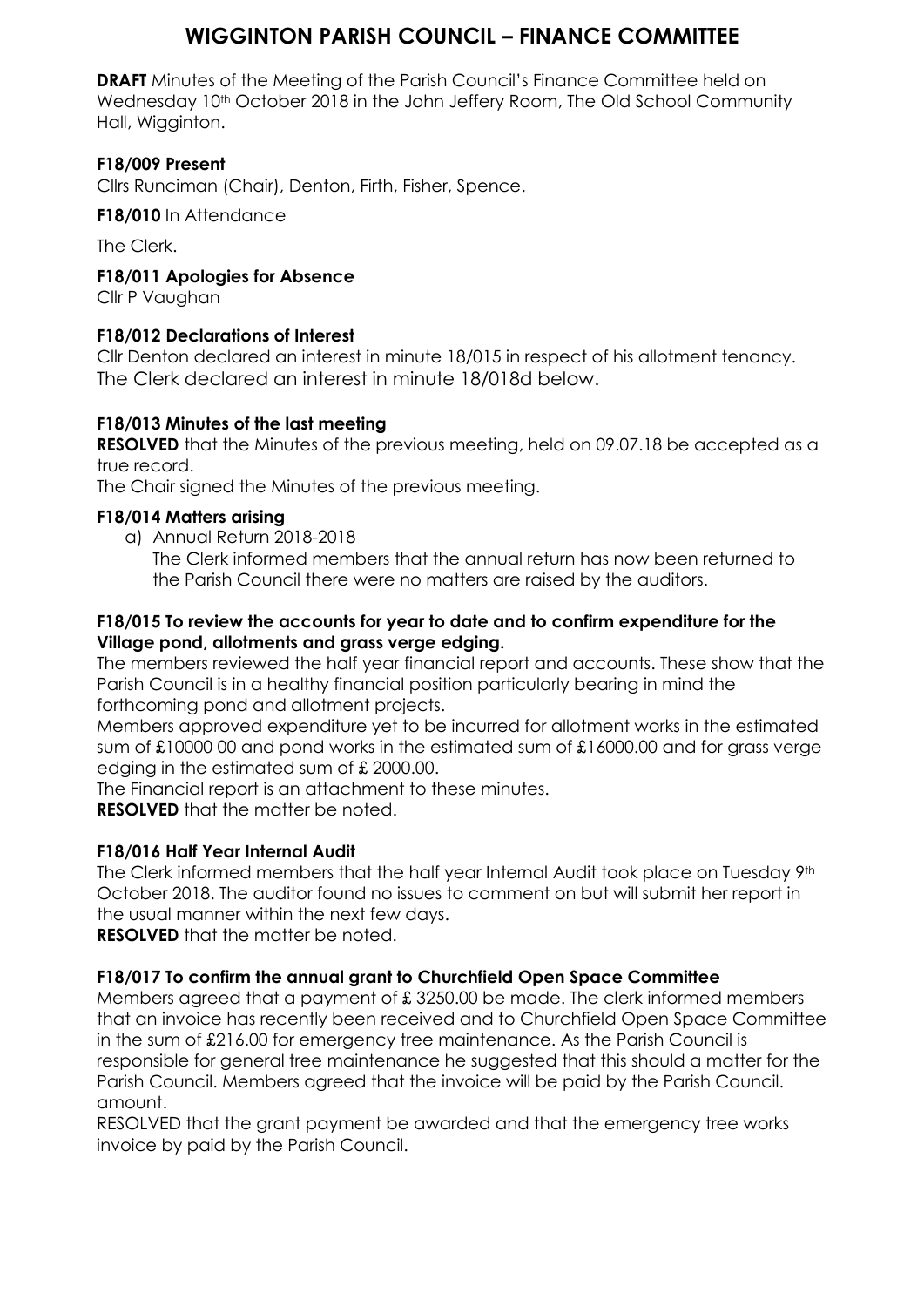#### **F18/018 To receive the 2018-19 Local Organisations S137 grant requests.**

The following grant applications were considered and were resolved as indicated:-

- **a) Haxby & Wigginton Luncheon Club** Request for support towards the provision of pensioner lunches and costs of premises use in the sum of 250.00. **RESOLVED** that the grant be awarded
- **b) Haxby & Wigginton Seniors Social Group** Request for support towards the New Years Eve pensioners celebration in the sum of £ 200.00.

**RESOLVED** that the grant be awarded

**c) The Wonder Years** Request for support towards provision of indoor and outdoor blocks and planks in the sum of £1998.00 **RESOLVED** that the grant be awarded

#### **d) Wigginton Wednesday Club** Request for support towards hall and speaker costs, coach trips including the annual village pensioner trip and Christmas lunches in the sum of £ 400.00 **RESOLVED** that the grant be awarded

#### **F18/019 Any other business not requiring notice**

The clerk informed members that additional costs will be incurred for the lighting of the village Christmas Tree.

**RESOLVED** that costs will be approved when available for this work.

#### **F18/020 Date and Time of Next Meeting**

The date of the next Finance Committee meeting will be 27.11.18 commencing at 1430 hours.

**NB These minutes are unconfirmed and subject to confirmation at the next meeting of the Parish Council.**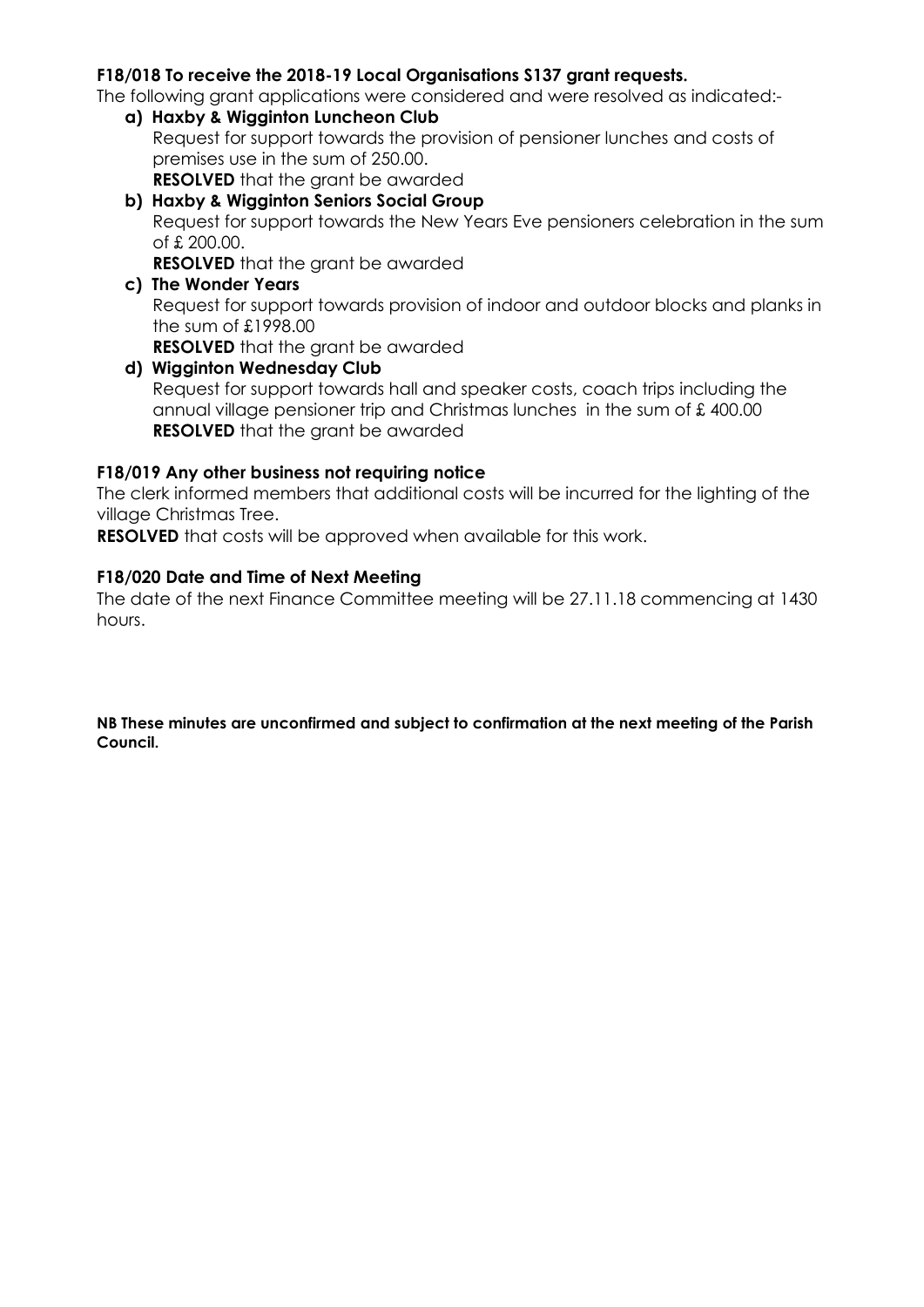# WIGGINTON PARISH COUNCIL HALF YEAR FINANCIAL REPORT APRIL – SEPTEMBER 2018

D.W. GEARY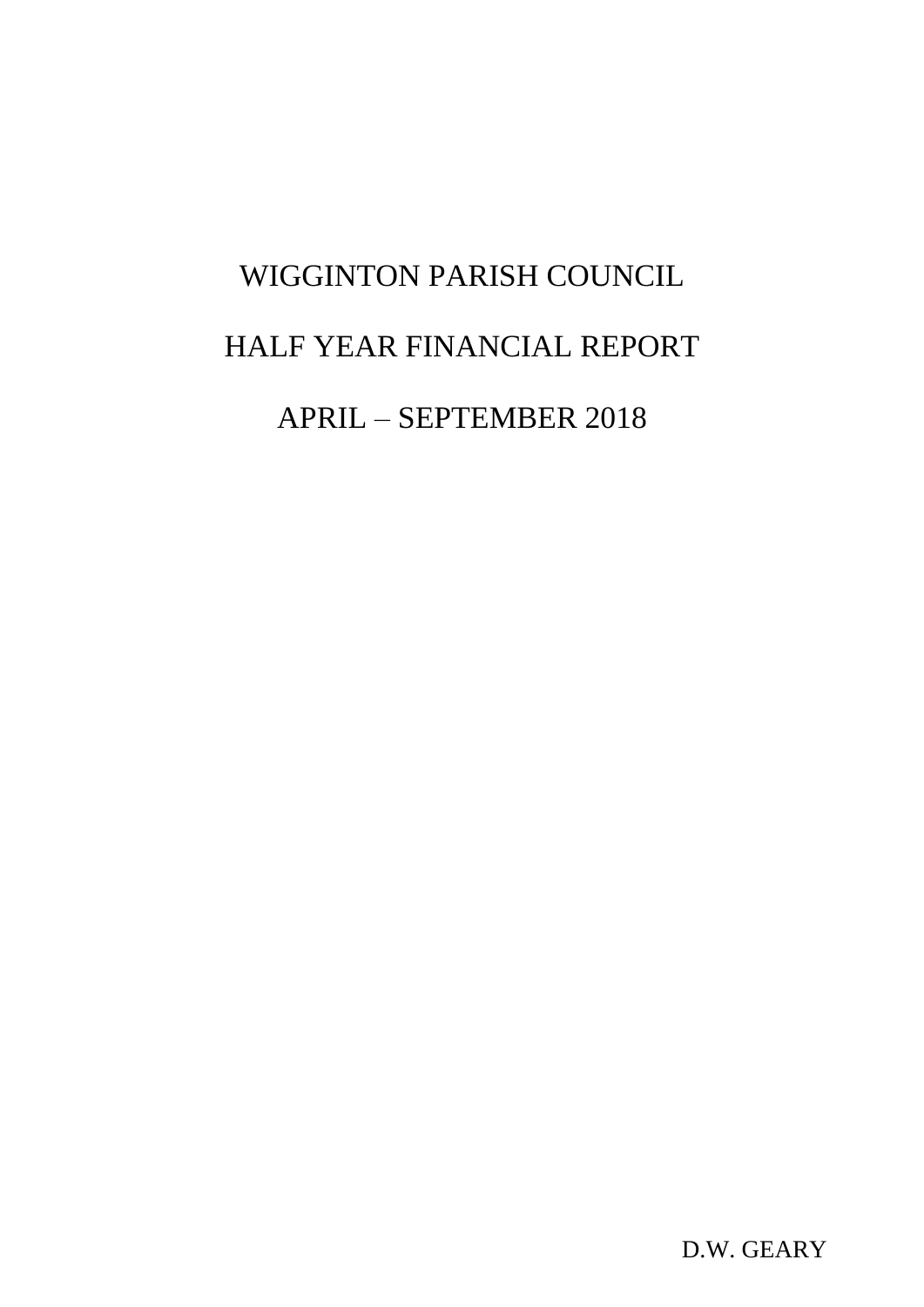## INCOME

A total of £59,553 was received in the year to  $30<sup>th</sup>$  September 2018. This was derived from:-

|                |                                                             | £     |  |  |  |
|----------------|-------------------------------------------------------------|-------|--|--|--|
| $\mathbf{1}$   | <b>Precept and Council Support Grants</b>                   | 53686 |  |  |  |
| $\overline{2}$ | Old School - For Clerk's time<br>500                        |       |  |  |  |
| 3              | <b>Allotment Rent</b><br>635                                |       |  |  |  |
| $\overline{4}$ | <b>Bank Interest and Share Dividends</b><br>7               |       |  |  |  |
| 5              | Miscellaneous<br>3240                                       |       |  |  |  |
| 6              | <b>VAT reimbursements</b><br>1485                           |       |  |  |  |
|                | Narrative to above figures                                  |       |  |  |  |
| $\mathbf{1}$   | Precept payments are paid by two instalments, both have     |       |  |  |  |
|                | been received in the first half year. The payments consist  |       |  |  |  |
|                | of £52,047 for the precept and £1,639 for the Council       |       |  |  |  |
|                | Support Grant.                                              |       |  |  |  |
| $\overline{2}$ | The Old School payment represents the six months            |       |  |  |  |
|                | charge for the Clerk's time (this is a great deal less than |       |  |  |  |
|                | the time spent).                                            |       |  |  |  |
| $\overline{3}$ | Allotment rents are charged and received on an annual       |       |  |  |  |
|                | basis and is equal to £600 p.a. for the 18 allotments.      |       |  |  |  |
|                | These are currently charged at £60 each for the two large   |       |  |  |  |
|                | plots and £30 each for the 16 smaller plots. The increase   |       |  |  |  |
|                | is due to two allotment holders relinquishing their         |       |  |  |  |
|                | tenancy between April & September. New tenants have         |       |  |  |  |
|                | been charged £17.5 for the six months remaining of this     |       |  |  |  |
|                | financial year.                                             |       |  |  |  |
| 4              | Bank interest of £3 was received from HSBC and £4 share     |       |  |  |  |
|                | dividends from our Lloyds Bank shares. No interest has      |       |  |  |  |
|                | been received from Skipton Building Society as this         |       |  |  |  |
|                | becomes due in October.                                     |       |  |  |  |
| 5              | Miscellaneous income of £3240 and has been derived          |       |  |  |  |
|                | from £2300 Ward Committee Grant for highway access to       |       |  |  |  |
|                | WSPFA and £940 refund received from WSPFA for revised       |       |  |  |  |
|                | lease legal fees.                                           |       |  |  |  |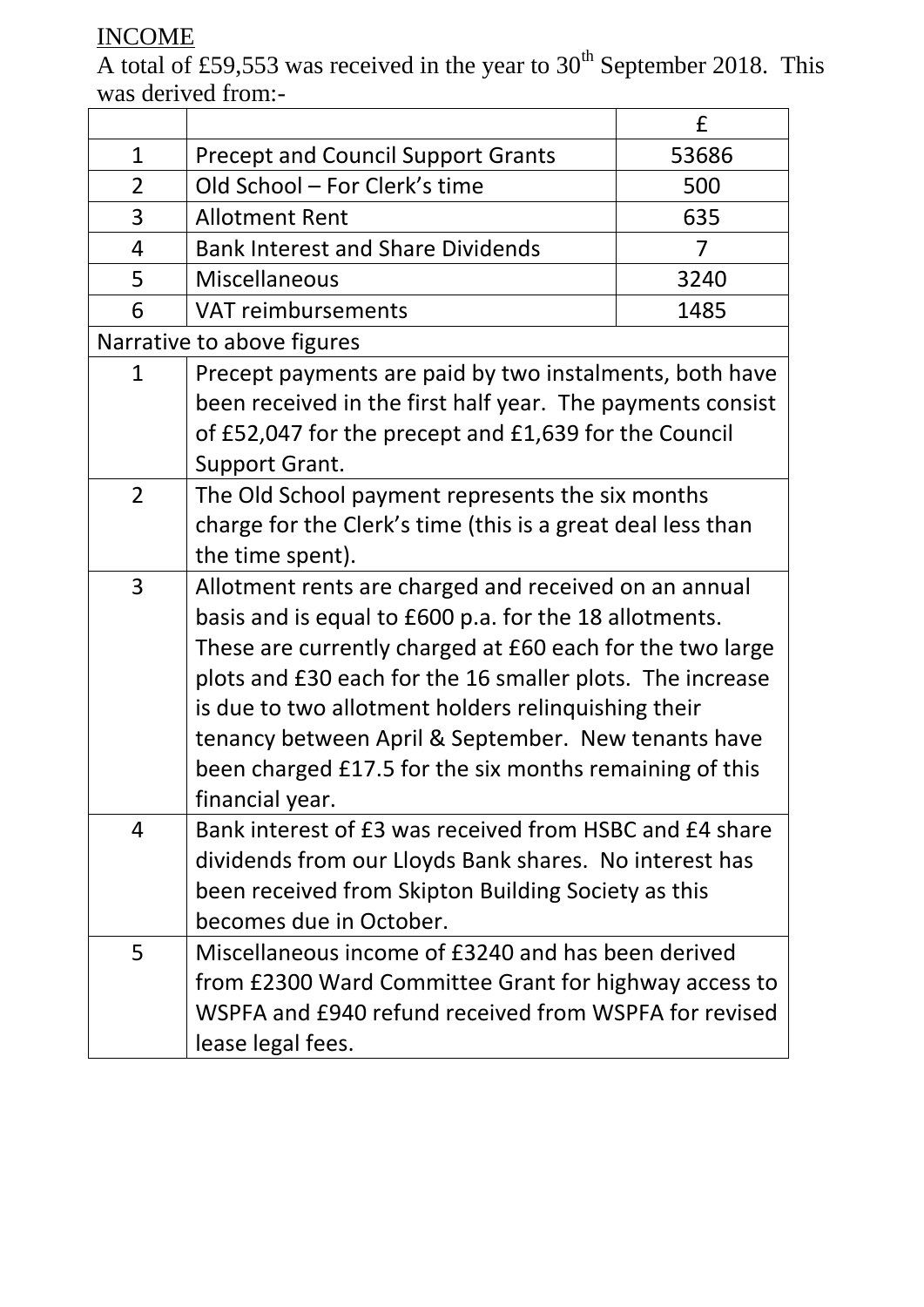## **EXPENDITURE**

Expenditure of  $\text{\pounds}26,824$  (excluding VAT) was incurred during the half year:

| 1              | Administration            | 12,848 (48%)  |
|----------------|---------------------------|---------------|
| $\mathfrak{D}$ | S.137 Grant               | 3,594 (13.3%) |
| 3              | S.106 Expenditure         | 380 (1.4%)    |
| 4              | <b>Ground Maintenance</b> | 8,399 (31.3%) |
| 5              | <b>Other Payments</b>     | 1,601 (6%)    |
| 6              | <b>VAT on Payments</b>    | 2,058         |
| $\blacksquare$ |                           |               |

Narrative to Expenditure figures

| $\mathbf{1}$   | Administration includes audit fees £620, Insurance         |  |  |  |
|----------------|------------------------------------------------------------|--|--|--|
|                | £1,480 – this covers the Parish Councils risk and public   |  |  |  |
|                | liability, The Old School and Churchfields Open Space -    |  |  |  |
|                | play area, dog walk and Willow Garth.                      |  |  |  |
|                | Room Hire £170 paid for Parish Council Meetings held in    |  |  |  |
|                | the Old School.                                            |  |  |  |
|                | Our subscription to SCCC £147 (Clerks Society), £747 to    |  |  |  |
|                | YLCA for our annual membership, Information                |  |  |  |
|                | Commissioner £35 to cover our DATA Protection and          |  |  |  |
|                | £940 to our Solicitors for legal work on the WSPFA         |  |  |  |
|                | revised lease.                                             |  |  |  |
|                | Salaries, PAYE & NI amount to £7,239. The NI (£366)        |  |  |  |
|                | element is a payment made by Wigginton Parish Council.     |  |  |  |
|                | Stationery and Postage amounted to £139, telephone         |  |  |  |
|                | and internet provision £350 and Web Site £891 of which     |  |  |  |
|                | £399 was for the development of the new site.              |  |  |  |
|                | Training guides produced by NRCC was £90.                  |  |  |  |
| $\overline{2}$ | A grant of £3,594 was made to the Old School to add to a   |  |  |  |
|                | Ward Committee Grant received by the Old School for        |  |  |  |
|                | the car park re-surfacing and white lining.                |  |  |  |
| $\overline{3}$ | A payment of £380 was made from S.106 reserves             |  |  |  |
|                | towards Village Garth upkeep.                              |  |  |  |
| 4              | Ground maintenance includes £4760 for grass cutting,       |  |  |  |
|                | £1072 for hedge cutting, £1,800 for tree works and         |  |  |  |
|                | survey, £639 for snicket cleaning and spring planting out. |  |  |  |
|                | An additional sum of £128 was incurred for the             |  |  |  |
|                | installation of a Lifebuoy at the pond.                    |  |  |  |
| 5              | Other payments totalled £1,602 which includes £47 from     |  |  |  |
|                | Road Map donated to Churchfield Open Space                 |  |  |  |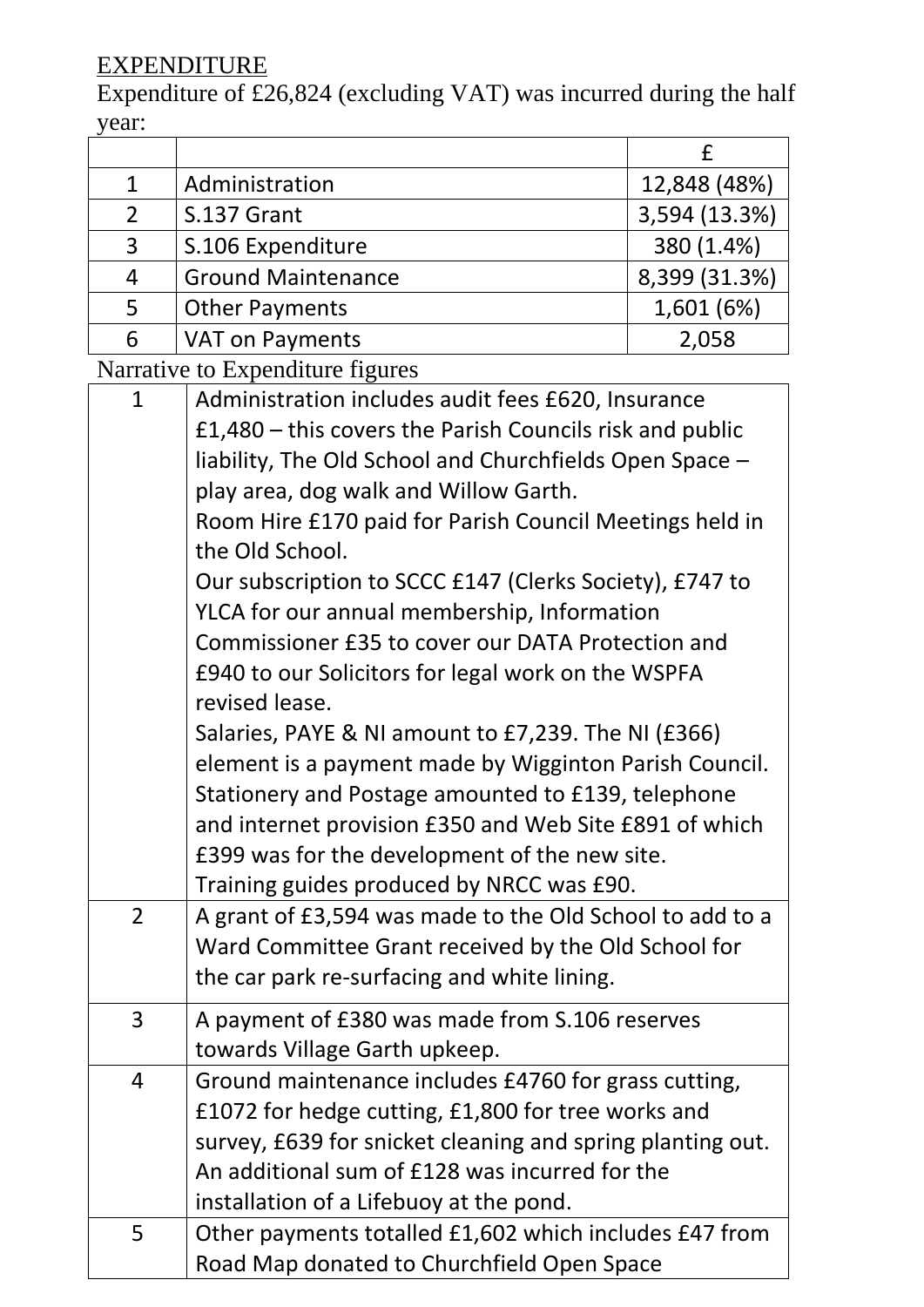|   | Committee to aid fund raising, Citizens Advice York<br>£1,088, PAT Testing £14, Signs for WSPFA £221, Lifebuoy<br>£182 and £50 for repositioning of planters at WSPFA                                                                                |
|---|------------------------------------------------------------------------------------------------------------------------------------------------------------------------------------------------------------------------------------------------------|
|   | access.                                                                                                                                                                                                                                              |
| 6 | VAT on payments amounted to £2,058. This has been<br>reclaimed although only quarter 1 has been received<br>£607 additionally quarter 4 2017-18 has also been<br>received £878. Quarter 2 is being process by HMRC<br>although only submitted 08/10. |

| 2018-19 RECONCILIATION TO 30.09.18 |              |  |
|------------------------------------|--------------|--|
|                                    |              |  |
| Brought forward from 2017-18       | 63,157.94    |  |
| <b>Total Precepts</b>              | 59,552.66    |  |
| <b>Total Expenditure</b>           | $-28,882.24$ |  |
|                                    | 93,828.36    |  |
| Less Reserves                      | $-22,065.55$ |  |
|                                    | £71,762.81   |  |
|                                    |              |  |
| Funds held in:                     |              |  |
| <b>HSBC</b>                        | 5,952.49     |  |
| <b>HSBC-Current Account</b>        | 43,561.97    |  |
| <b>Skipton Building Society</b>    | 44,313.90    |  |
|                                    | 93,828.36    |  |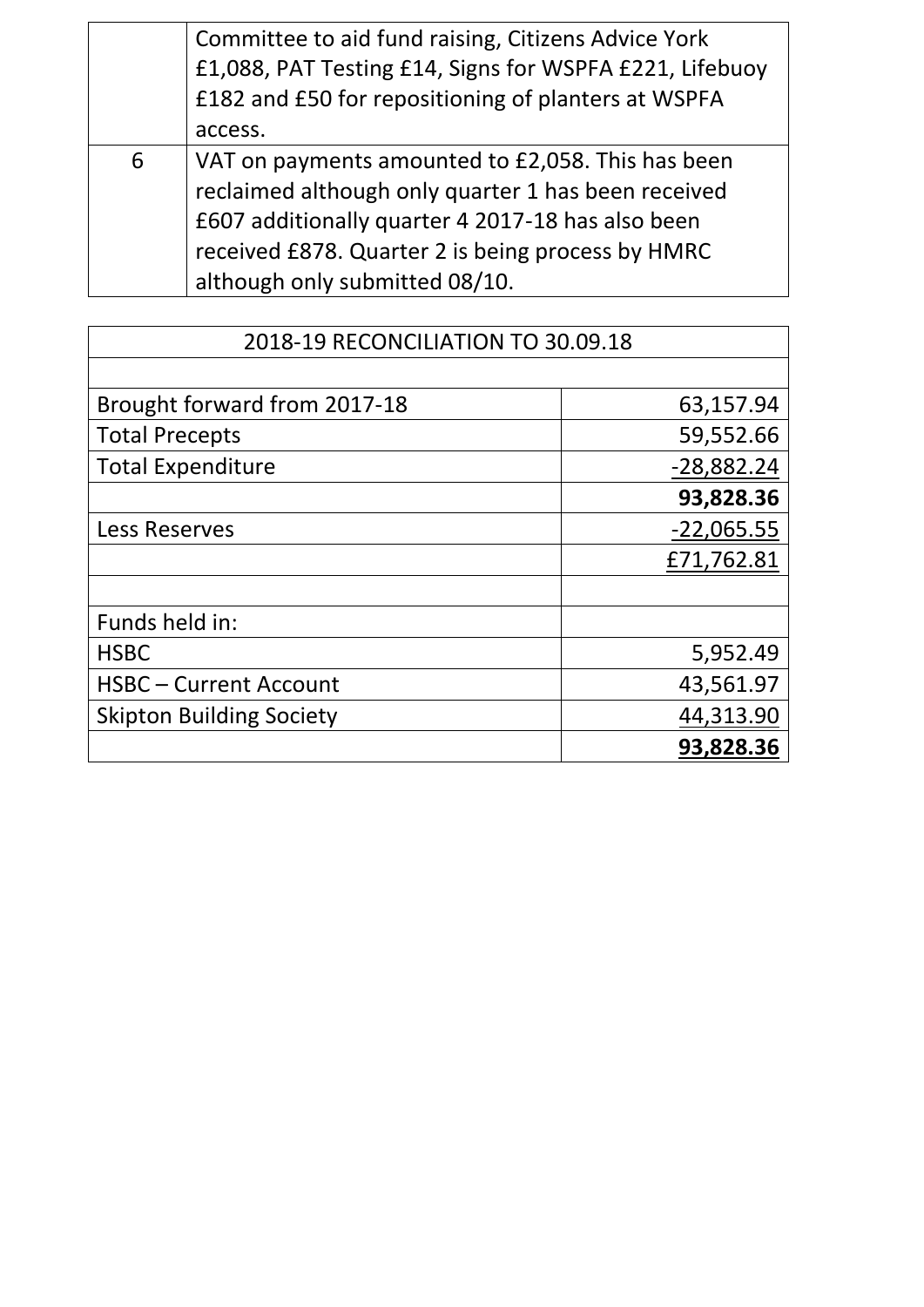Anticipated receipts and expenditure for the period October '18 to March '19 are as follows:

| <b>RECEIPTS</b> |                                               |  |  |
|-----------------|-----------------------------------------------|--|--|
| 4480            | Double Taxation (amount as in previous years) |  |  |
| 500             | Clerk's Time charged to the Old School        |  |  |
| 300             | <b>Bank and Building Society Interest</b>     |  |  |
| 109             | Rents. (WSPFA £24, COS £12, OS £1, Northern   |  |  |
|                 | Power £12)                                    |  |  |
| 5,380           |                                               |  |  |
| 2,000           | <b>VAT Reimbursements</b>                     |  |  |
| £7,380          |                                               |  |  |
|                 |                                               |  |  |

| <b>EXPENDITURE</b>        |                                               |  |  |
|---------------------------|-----------------------------------------------|--|--|
| <b>ADMINISTRATION</b>     |                                               |  |  |
| 320                       | <b>Audit Fees</b>                             |  |  |
| 170                       | <b>Room Hire</b>                              |  |  |
| 1,000                     | <b>Legal Fees</b>                             |  |  |
| 5,497                     | Salary                                        |  |  |
| 1,740                     | <b>HMRC PAYE/NI</b>                           |  |  |
| 150                       | Stationery (includes replacement data storage |  |  |
|                           | device).                                      |  |  |
| 35                        | Postage                                       |  |  |
| 350                       | Telephone/Internet                            |  |  |
| <u> 20</u>                | Ground Rent - Westfield Grove, Windsor Drive  |  |  |
| £9,282                    |                                               |  |  |
|                           |                                               |  |  |
| <b>GRANTS/DONATIONS</b>   |                                               |  |  |
| 7,000                     | <b>Local Organisations</b>                    |  |  |
| <u>100</u>                | <b>Shepherd Youth Brass Band</b>              |  |  |
| £7,100                    |                                               |  |  |
|                           |                                               |  |  |
|                           |                                               |  |  |
| <b>GROUND MAINTENANCE</b> |                                               |  |  |
| 2,000                     | <b>Grass Cutting</b>                          |  |  |
| 1,000                     | <b>Hedge Cutting</b>                          |  |  |
| 450                       | <b>Flowers/Christmas Trees</b>                |  |  |
| 600                       | <b>Trees</b>                                  |  |  |
| £4,050                    |                                               |  |  |
|                           |                                               |  |  |